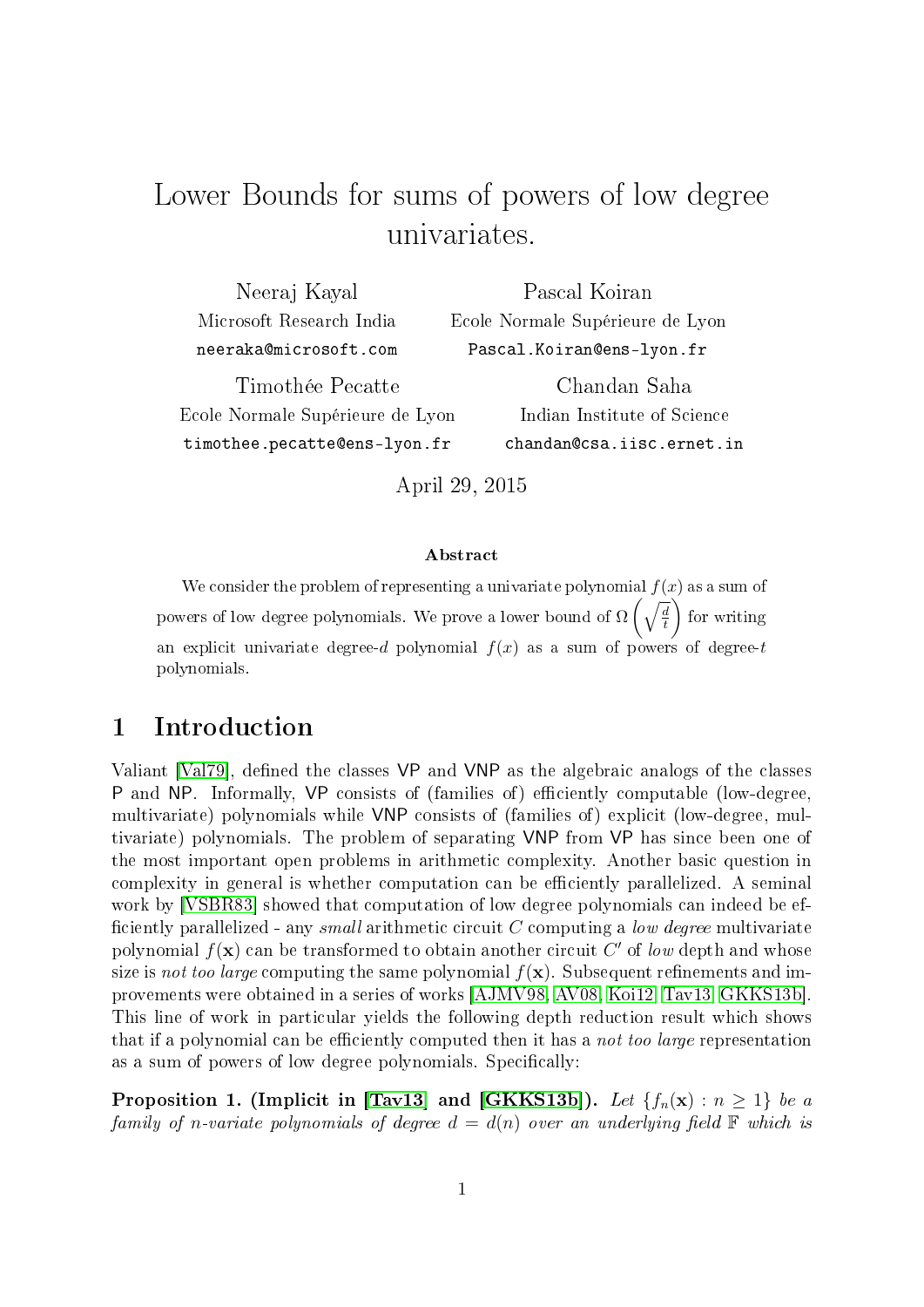algebraically closed and has characteristic zero. If this family is in  $\mathsf{VP}$  then  $f_n(\mathbf{x})$  admits a representation of the form

<span id="page-1-0"></span>
$$
f_n(\mathbf{x}) = \sum_{i=1}^s Q_i(\mathbf{x})^{e_i} \quad \text{where } \deg(Q_i) \le \sqrt{d} \tag{1}
$$

and where the number of summands s is at most  $n^{O(\sqrt{d})}$ .

Strong enough lower bounds for sums of powers imply general circuit lower bounds. These depth reduction results also provide a potential approach towards the VP versus VNP problem  $-$  via proving strong enough lower bounds for low depth cir-cuits. In particular, the contrapositive version of Proposition [1](#page-0-0) means that a strong enough (at least  $n^{\omega(\sqrt{d})}$ ) lower bound for representing an explicit family of polynomials  ${f_n(\mathbf{x}) : n \geq 1}$  in the form [\(1\)](#page-1-0) above will imply that this family is not in VP, thereby separating VP and VNP. Promising progress along this direction has recently been obtained. [\[Kay12\]](#page-11-4) considered representations of the form [\(1\)](#page-1-0) above and introduced a complexity measure called *dimension of shifted partials* and obtained a  $2^{\Omega(\sqrt{d})}$  lower bound for representations of the form [\(1\)](#page-1-0) above. Follow-up work [\[GKKS13a,](#page-11-5) [KSS14\]](#page-12-3) bound for representations of the form  $(1)$  above. Tonow ap work [CIRISTOR, RSSTI]<br>obtained an  $n^{\Omega(\sqrt{d})}$  lower bound for such representations, thereby coming tantalizingly close to the threshold required for obtaining superpolynomial lower bounds for general circuits. Since then, these techniques have been intensely investigated and followup work by [\[FLMS14,](#page-11-6) [KS14b,](#page-12-4) [KS14a\]](#page-12-5) have used these techniques to obtain optimality of the known depth reduction results in many interesting cases. Some of these follow-up works also suggest that the dimension of shifted partials in itself might not be strong enough to separate VP from VNP. Further work [\[KLSS14,](#page-11-7) [KS14c,](#page-12-6) [KS14a\]](#page-12-5) has suitably adapted and generalized the complexity measure to obtain lower bounds for more subclasses of arithmetic circuits.

Univariate sums of powers. Motivated by proposition [1,](#page-0-0) we introduce and study the problem of representing a univariate polynomial as a sum of powers of low-degree polynomials.

**Definition 1.** Let  $t \geq 1$  be an integer. For a polynomial  $f(x) \in \mathbb{F}[x]$ , define the sum of degree-t-powers complexity of f, denoted  $s_t(f)$ , as the smallest integer s such that f can be written as

$$
f(x) = \sum_{i=1}^{s} \alpha_i \cdot Q_i(x)^{e_i}, \quad \text{where } \forall i : \alpha_i \in \mathbb{F}, \deg(Q_i) \le t.
$$

We remark here that if the underlying field  $\mathbb F$  is algebraically closed, we can assume without loss of generality that each scalar  $\alpha_i = 1$ . We seek to exhibit explicit polynomials  $f(x)$ for which  $s<sub>f</sub>(f)$  is as large as possible. The motivation for this study is that univariate polynomials being much more well-known and easier to study than multivariate polynomials one can first try to develop proof techniques that yield improved lower bounds for the univariate case. In particular, the invariant theory of binary forms (aka univariate polynomials) is much better understood as compared to multivariate polynomials. One could also hope to apply some of the proof ideas from real/complex analysis or from the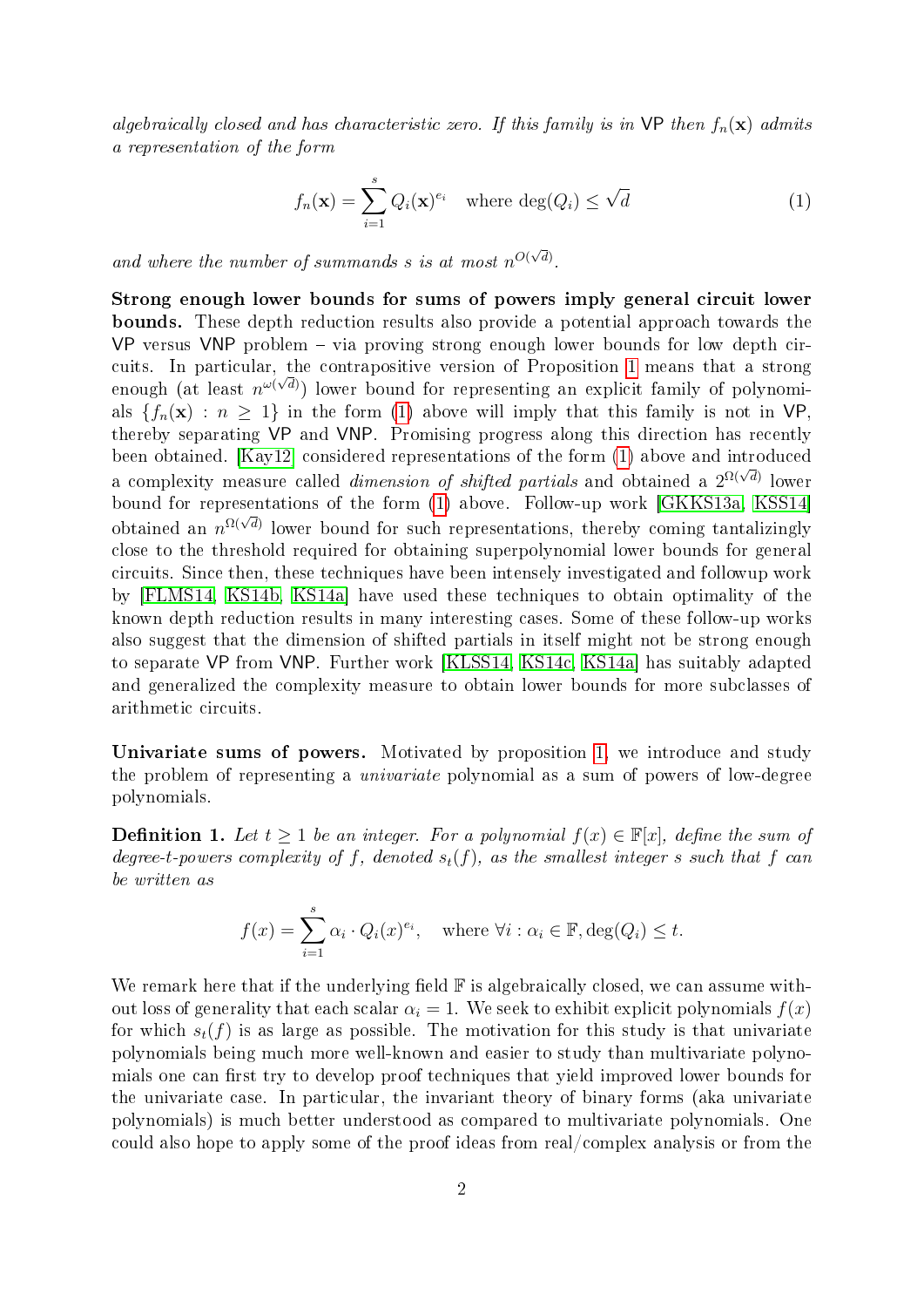vast literature on Waring's problem<sup>[1](#page-2-0)</sup> to obtain improved lower bounds on  $s_t(f)$ . Our underlying hope is that some such improved proof technique or proof idea might admit a suitable generalization to the multivariate case as well. This could be one potential way to attack the VP versus VNP problem. We also note that there are formal results essentially following from the work of Koiran [\[Koi11\]](#page-11-8) which imply that seemingly mild lower bounds for a slight variant of the model being considered here directly implies a separation of VP from VNP.

<span id="page-2-2"></span>Proposition 2. [Implicit in [\[Koi11\]](#page-11-8)]. If there is an explicit family of univariate polynomials  $\{f_d(x): d \geq 1\}$  over an underlying algebraically closed field  $\mathbb F$  of characteristic zero such that any representation of the form

$$
f_d(x) = \sum_{i=1}^s Q_i(x)^{e_i}, \quad \text{where Sparsity}(Q_i) \le t,
$$

requires the number of summands s to be at least  $\left(\frac{d}{t}\right)$  $\frac{d}{dt}$ )<sup> $\Omega(1)$ </sup> then VP is different from VNP.

This means that proving relatively mild lower bounds on a similar model (but with the degree bound replaced by the corresponding sparsity bound) already implies that VP is different from VNP.

Our results. In describing our results, we avoid floor/ceil notations for ease of presentation. Throughout the rest of this paper, the underlying field  $\mathbb F$  will be of characteristic zero. We first note that a standard dimension counting argument implies that for a random polynomial  $f(x)$  of degree d it is almost surely the case that  $s_t(f) \geq \frac{d+1}{t+1}$ . In comparison to this benchmark, we prove a lower bound of  $s_t(f) \ge \Omega\left(\sqrt{\frac{d}{t}}\right)$  $\overline{\frac{d}{t}}\Bigr)$  for an explicit family of polynomials of degree  $d$ . Specifically, we have:

<span id="page-2-1"></span>**Theorem 3.** Let  $d, t \geq 2$  be integers. Let  $a_1, \ldots, a_{2t}$  be any 2t distinct elements of the underlying field  $\mathbb F$ . Assume  $\mathbb F$  is of characteristic zero. Let

$$
g \stackrel{def}{=} \prod_{k=1}^{2t} (x - a_k).
$$

Define the univariate polynomial,

$$
f(x) \stackrel{\text{def}}{=} g(x)^{\frac{d}{2t}}.
$$
 (2)

Then

$$
s_t(f) \ge \Omega\left(\sqrt{\frac{d}{t}}\right).
$$

<span id="page-2-0"></span><sup>&</sup>lt;sup>1</sup> Waring's problem asks whether each natural number k has an associated positive integer  $s(k)$  such that every natural number is the sum of at most  $s$  k-th powers of natural numbers. For example, every natural number is the sum of at most 4 squares, 9 cubes. Many variants of Waring's problem for algebraic integers and polynomials have also been studied.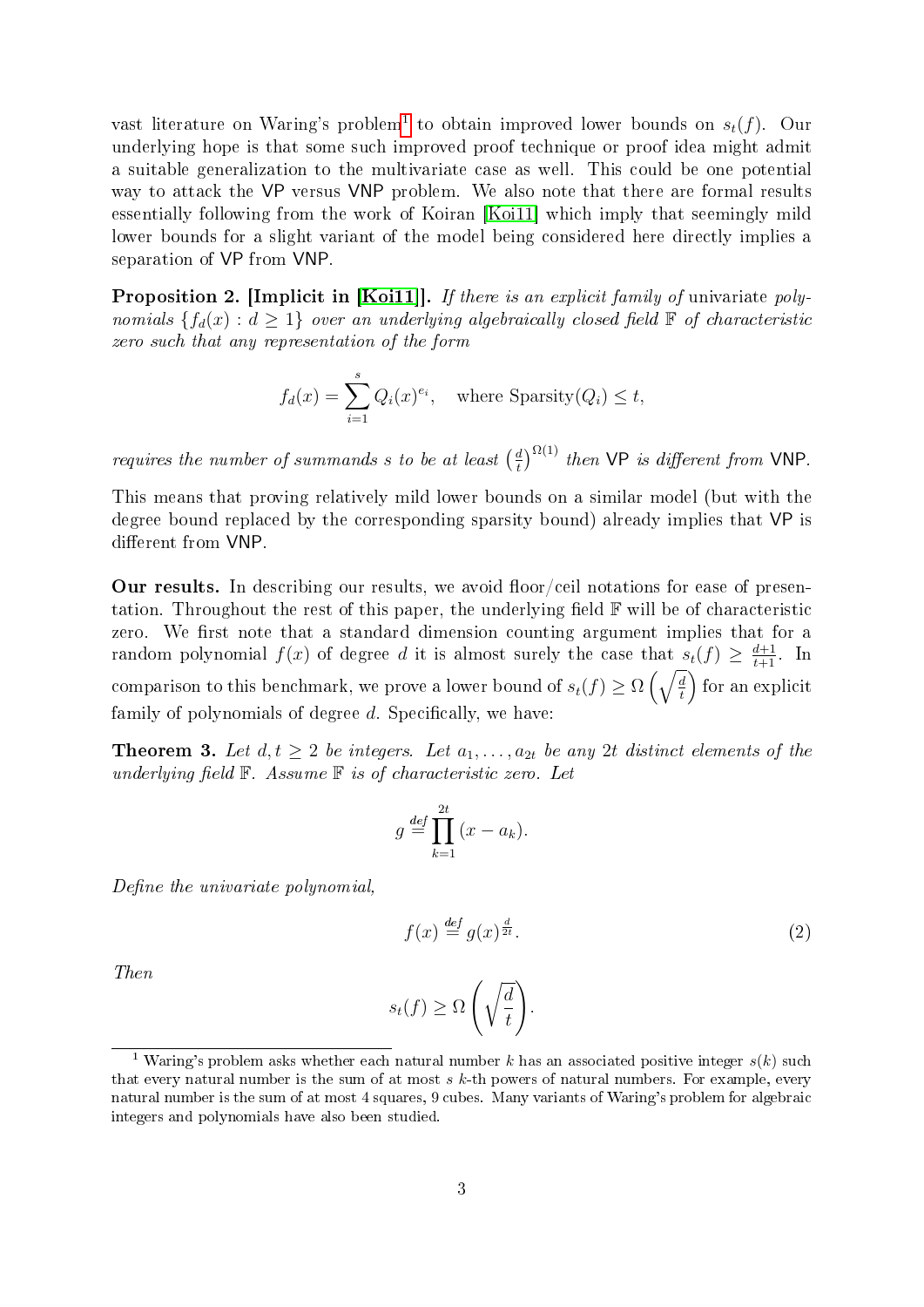Our proof here employs the Wronskian<sup>[2](#page-3-0)</sup> and is therefore quite different from the proof technique used in the recent works on homogeneous depth four circuits [\[Kay12,](#page-11-4) [GKKS13a,](#page-11-5) [KSS14\]](#page-12-3). These works employ a complexity measure called the dimension of shifted partials to obtain lower bounds for a similar multivariate model. We also show that a suitable variant of shifted partials does yield a similar lower bound albeit for a different target polynomial. Specifically, we have:

<span id="page-3-1"></span>**Theorem 4.** Let  $d, t \geq 2$  be integers such that  $t < \frac{d}{4}$ . Let the polynomial  $f(x) =$  $\sum_{i=1}^{m}(x-a_i)^d$ , with distinct  $a_i$ 's and let  $m = \left\lfloor \sqrt{\frac{d}{t}}\right\rfloor$  $\frac{d}{dt}$ . Then  $s_t(f) \geq \Omega\left(\sqrt{\frac{d}{t}}\right)$  $\left(\frac{d}{t}\right).$ 

- <span id="page-3-2"></span>**Remark 5.** 1. Optimality of the lower bound. The polynomial  $f(x)$  in theorem [4](#page-3-1) has the nice feature that it can also be expressed as a sum of  $O(\sqrt{d/t})$  summands, each of which is a power of a polynomial of degree at most  $t$ . So, in this sense theorem [4](#page-3-1) gives an optimal lower bound. The target polynomial in theorem [3](#page-2-1) does not seem to have this property.
	- 2. Methods. In the proof of theorem [4,](#page-3-1) we show that the dimension of shifted derivatives of the polynomial  $f(x)$  is the maximum possible (for the appropriate choice of parameters). Since the polynomial  $f(x)$  of theorem [4](#page-3-1) also satisfies  $s_t(f) \leq$  $O\left(\sqrt{\frac{d}{t}}\right)$  $\left(\frac{d}{t}\right)$ , it indicates that a lower bound better than  $\Omega\left(\sqrt{\frac{d}{t}}\right)$  $\left(\frac{d}{t}\right)$  probably cannot be obtained via shifted derivatives. It is currently conceivable that the Wronskianbased proof could yield better lower bounds. A more detailed discussion on this may be found in Pecatte's internship report [\[Pic14\]](#page-12-7).
	- 3. On replacing the degree bound by the corresponding sparsity bound. We also note that for multivariate polynomials, recent work by [\[KLSS14\]](#page-11-7) successfully replaced the bound on the degrees of the  $Q_i$ 's by the corresponding bound on the sparsity of the  $Q_i$ 's. We note in passing that by proposition [2,](#page-2-2) if we could prove an analogous result as the one above but with the degree bound on the  $Q_i$ 's replaced by a bound on their sparsities, then we would obtain a separation of VP from VNP. In this sparse setting, the best lower bound that is currently known is  $\Omega\left(\sqrt{\frac{\log d}{\log t}}\right)$ . It applies to any polynomial of degree  $d$  that has  $d$  distinct real roots [\[KPT15\]](#page-11-9).
	- 4. Upper bounds. While the focus of this paper is on lower bounds, it is also natural to ask about upper bounds on  $s_t(f)$ . As mentioned above, the lower bound  $s_t(f) \geq \frac{d+1}{t+1}$  follows from a simple dimension counting argument. Recent work on the Waring problem for polynomials [\[FOS12\]](#page-11-10) shows that this bound is tight for a generic polynomial of degree d when  $t + 1$  divides  $d + 1$ . Moreover, a general result on "maximum rank versus generic rank" (Theorem 1 in  $[BT14]$ ) shows that moving from a generic polynomial to a worst-case polynomial at most doubles  $s_t(f)$ . We conclude that the upper bound  $s_t(f) \leq 2 \cdot \frac{d+1}{t+1}$  applies to any polynomial of degree d when  $t+1$  divides  $d+1$ . Note that this upper boud is nonconstructive. A simple explicit construction shows that  $s_t(f) = O((d/t)^2)$  for all f.

<span id="page-3-0"></span><sup>2</sup> The Wronskian has previously been employed in arithmetic complexity previously in [\[KPT15\]](#page-11-9) to obtain nontrivial (but rather weak) lower bounds for writing a polynomial as a sum of powers of sparse polynomials. Indeed, [\[KPT15\]](#page-11-9) manage to prove something stronger - they obtain weak (but still nontrivial and interesting) bounds on the number of real roots of sums of powers of sparse polynomials.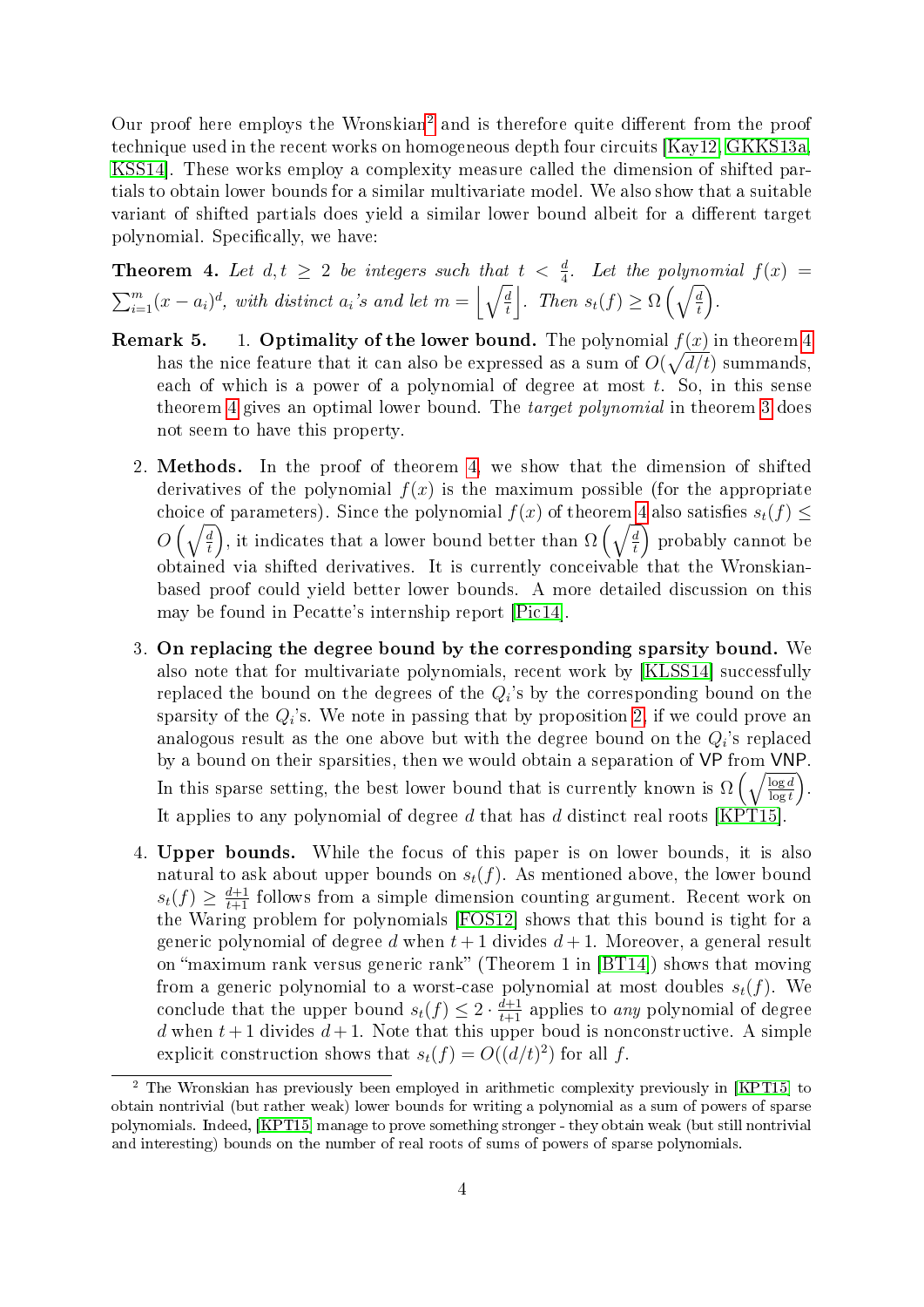# <span id="page-4-0"></span>2 Preliminaries

#### 2.1 The Wronskian

In mathematics, the *Wronskian* is a tool mainly used in the study of differential equations, where it can be used to show that a set of solutions is linearly independent.

**Definition 2. [Wronskian].** For n real functions  $f_1, \ldots, f_n$ , which are  $n-1$  times differentiable, the Wronskian W  $(f_1, \ldots, f_n)$  is defined by

$$
W(f_1, ..., f_n)(x) = \begin{vmatrix} f_1(x) & f_2(x) & \dots & f_n(x) \\ f'_1(x) & f'_2(x) & \dots & f'_n(x) \\ \vdots & \vdots & \ddots & \vdots \\ f_1^{(n-1)} & f_2^{(n-1)} & \dots & f_n^{(n-1)} \end{vmatrix}.
$$

We will use the following fact about the Wronskian whose proofs can be found in [\[PS76\]](#page-12-8) (and which are known since the  $19^{th}$  century).

**Proposition 6.** For any  $f_1, \ldots, f_k, g$  which are  $k-1$  times differentiable, we have  $W(gf_1,\ldots, gf_k) = g^k\, W(f_1,\ldots, f_k).$  As a corollary, we have the following formula:

$$
W(f_1, \ldots, f_k) = (f_1)^k W \left( \left( \frac{f_2}{f_1} \right)', \ldots, \left( \frac{f_k}{f_1} \right)' \right).
$$
 (3)

Also, if  $f_1$  is a perfect power say if  $f_1 = Q^e$  where  $e \geq k$  then  $Q^{e-k+1}$  divides  $W(Q^e, f_2, \ldots, f_k)$ .

Another basic fact about the Wronskian is that it captures linear dependence of polynomials in  $\mathbb{F}[x]$ .

**Proposition 7.** [\[Boc01\]](#page-11-12) Let  $\mathbb{F}$  be a field of characteristic zero. For univariate polynomials  $f_1, \ldots, f_n \in \mathbb{F}[x]$ , they are linearly dependent if and only if the Wronskian W $(f_1, \ldots, f_n)$ vanishes everywhere.

We will also use another result from [\[VP75\]](#page-12-9) which gives a bound on the multiplicity of a root depending on the Wronskian. For a field element  $\alpha \in \mathbb{F}$ , and a polynomial  $g(x) \in \mathbb{F}[x]$ , let  $N_{\alpha}(g)$  denote the multiplicity of g at  $\alpha$ , i.e. the highest power of  $(x - \alpha)$ which divides  $q(x)$ .

<span id="page-4-1"></span>**Lemma 8.** Let  $\mathbb{F}$  be a field of characteristic zero. Let  $Q_1, \ldots, Q_m$  be some linearly independent polynomial and  $\alpha \in \mathbb{F}$ , and let  $F(x) = \sum_{i=1}^{m} Q_i(x)$ . Then:

$$
N_{\alpha}(F) \leq m - 1 + N_{\alpha}(W(Q_1, \ldots, Q_m))
$$

where  $N_{\alpha}(W(Q_1,\ldots,Q_m))$  is finite since  $W(Q_1,\ldots,Q_m) \neq 0$ .

#### 2.2 The space of shifted derivatives

In section [4](#page-6-0) we give an alternate lower bound proof via a slight variant of a complexity measure first defined in  $[Kay12]$ : the space of shifted partial derivatives. Using this complexity measure, [\[Kay12\]](#page-11-4) obtained exponential lower bounds on a similar multivariate model. The key intuition follows from the following simple observation : derivatives of  $Q^e$  of order  $\leq k$  all share a large common factor, namely  $Q^{e-k}$ . We try to capture this property with the following complexity measure: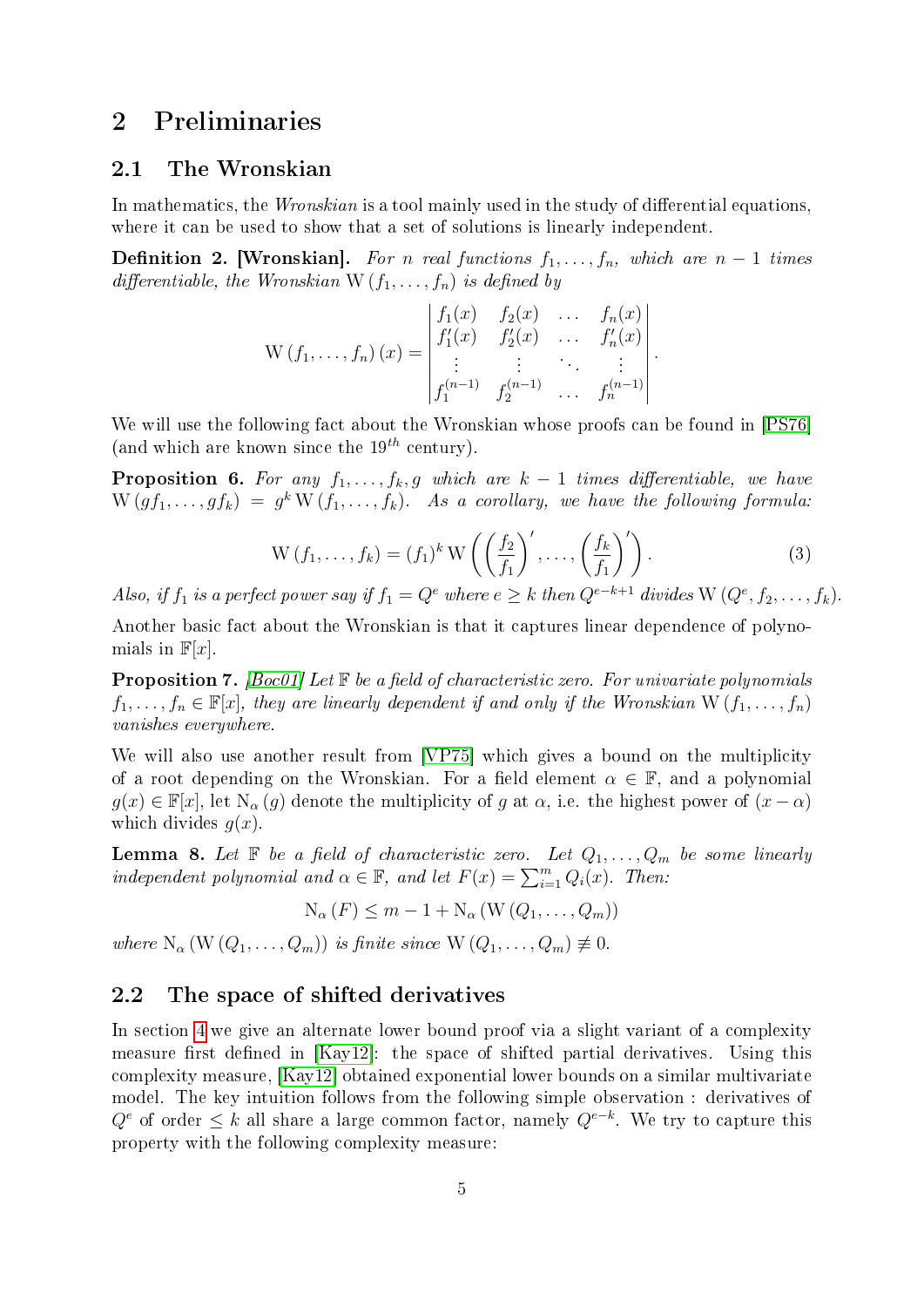**Definition 3** (Shifted derivatives space). Let  $f(x) \in \mathbb{F}[x]$  be a polynomial. The span of the *l*-shifted *k*-th order derivatives of f, denoted by  $\langle x^{\leq i+l} \cdot f^{(i)} \rangle_{i \leq k}$ , is defined as:

$$
\left\langle x^{\leq i+l} \cdot f^{(i)} \right\rangle_{i \leq k} \quad \stackrel{def}{=} \quad \mathbb{F}\text{-}\operatorname{span}\left\{ x^j \cdot f^{(i)}(x) \ : \ i \leq k, \ j \leq i+l \right\}.
$$

 $\langle x^{\leq i+l} \cdot f^{(i)} \rangle_{i \leq k}$  forms an  $\mathbb{F}\text{-vector space}$  and we denote by  $\dim \langle x^{\leq i+l} \cdot f^{(i)} \rangle_{i \leq k}$  the dimension of this space.

Remark 9. We have two trivial upper bounds on the dimension of the shifted derivatives space. First, for any polynomial  $f$  of degree  $d$ , the degree of any polynomial in  $\langle x^{\leq i+l} \cdot f^{(i)} \rangle_{i \leq k}$  is less than  $d+l$ , hence  $\dim \langle x^{\leq i+l} \cdot f^{(i)} \rangle_{i \leq k} \leq d+l+1$ . Second, the dimension is less or equal than the cardinality of a generating family, thus  $\dim \langle x^{\leq i+l} \cdot f^{(i)} \rangle_{i \leq k} \leq \sum_{i=0}^{k} (l+i+1)$ . Thus, we have:

$$
\dim \left\langle x^{\leq i+l} \cdot f^{(i)} \right\rangle_{i \leq k} \leq \min \left( d + l + 1, \ (k+1)l + \binom{k+2}{2} \right).
$$

We will see in the next section some polynomials that the above bounds and thus have a full shifted derivative space.

Notice that since  $\langle x^{\leq i+l} \cdot (f+g)^{(i)} \rangle_{i \leq k} \subseteq \langle x^{\leq i+l} \cdot f^{(i)} \rangle_{i \leq k} + \langle x^{\leq i+l} \cdot g^{(i)} \rangle_{i \leq k}$ , the measure we defined is sub-additive.

#### 3 Proof of theorem [3](#page-2-1)

Suppose  $f = \sum_{i=1}^{s} \alpha_i \cdot Q_i^{e_i}$ . Since degree of every  $Q_i$  is bounded by t and  $\deg(f) = d$ ,  $e_i \geq \frac{d}{t}$  $\frac{d}{t}$  for some  $i \in [s]$ . Without loss of generality, let  $e_1 \geq \frac{d}{t}$  $\frac{d}{t}$ . Also, we can assume that  $Q_1^{e_1}, \ldots, Q_s^{e_s}$  are F-linearly independent - if not, we work with a basis and a smaller value for s. By taking derivatives of both sides of the equation  $f = \sum_{i=1}^{s} \alpha_i \cdot Q_i^{e_i}$  with respect to  $x$  for  $j$  times we have,

$$
\sum_{i=1}^{s} \alpha_i \cdot [Q_i^{e_i}]^{(j)} = f^{(j)}, \quad \text{for every } j \in \{0, \dots, s-1\} ,
$$

where  $[Q_i^{e_i}]^{(j)}$  and  $f^{(j)}$  are the j-th derivatives of  $Q_i^{e_i}$  and f, respectively, with respect to x. The above equation defines a system of linear equations in  $\alpha_1, \ldots, \alpha_s$ . By applying Cramer's rule,

$$
\alpha_1 = \frac{\mathcal{W}\left(f, Q_2^{e_2}, \dots, Q_s^{e_s}\right)}{\mathcal{W}\left(Q_1^{e_1}, Q_2^{e_2}, \dots, Q_s^{e_s}\right)},\tag{4}
$$

where  $W(g_1, \ldots, g_s)$  is the Wronskian determinant of the polynomials  $g_1, \ldots, g_s$ . Since  $Q_1^{e_1}, Q_2^{e_2}, \ldots, Q_s^{e_s}$  are F-linearly independent,  $W(Q_1^{e_1}, Q_2^{e_2}, \ldots, Q_s^{e_s}) \neq 0$ . Observe that unless  $s = \Omega \left( \frac{d}{t} \right)$  $\frac{d}{dt}$ ,  $Q_1^{e_1-(s-1)}$  divides  $W(Q_1^{e_1}, Q_2^{e_2}, \ldots, Q_s^{e_s})$  and  $g^{\frac{d}{2t}-(s-1)}$  divides  $W(f, Q_2^{e_2}, \ldots, Q_s^{e_s}).$  Let

$$
\Delta \stackrel{\text{def}}{=} \{ i \mid e_i \ge s \text{ and } 2 \le i \le s \}.
$$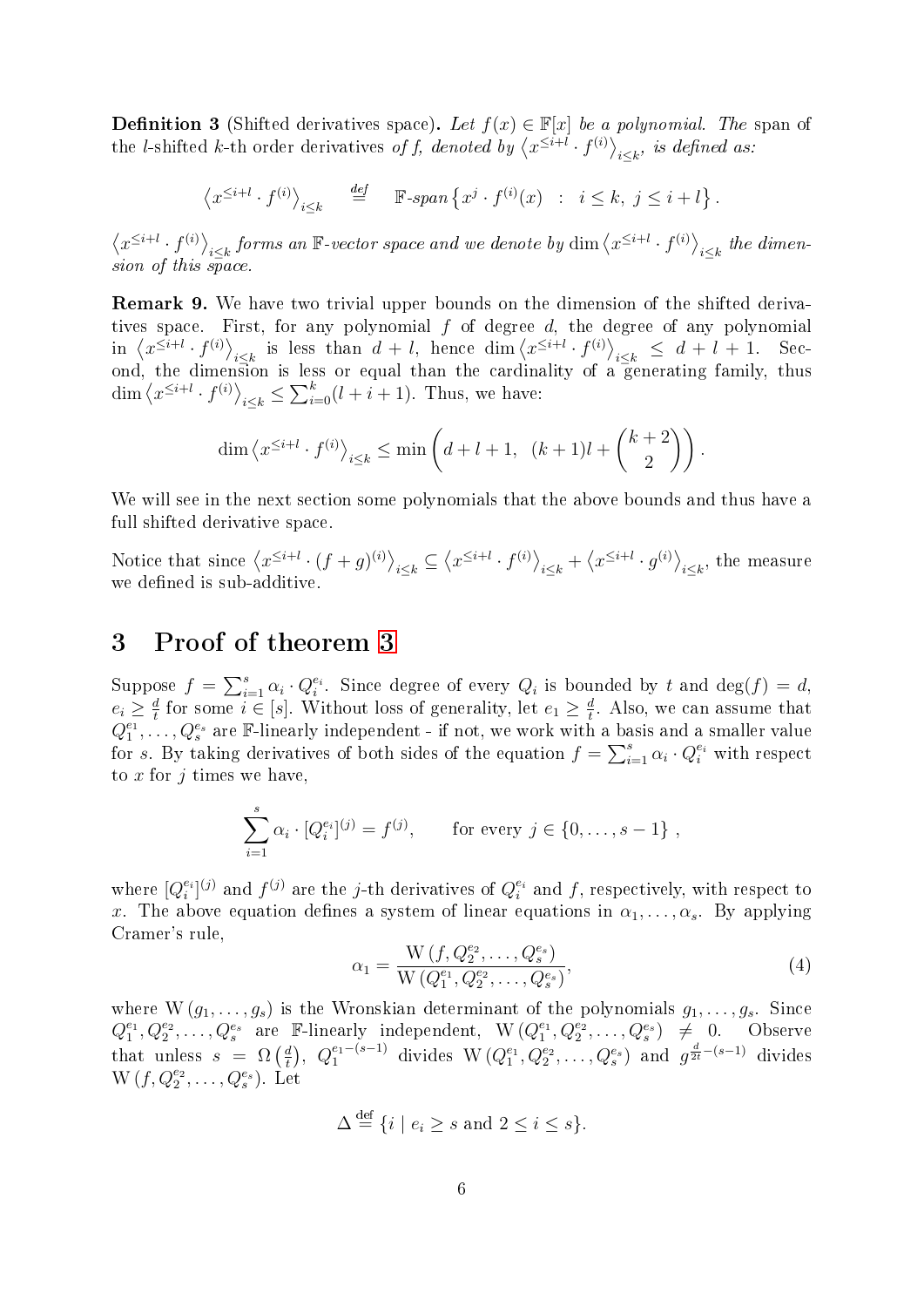Then,  $\prod_{i\in\Delta}Q_i^{e_i-(s-1)}$  divides both  $W(Q_1^{e_1},Q_2^{e_2},\ldots,Q_s^{e_s})$  and  $W(f,Q_2^{e_2},\ldots,Q_s^{e_s})$ . Thus, by analyzing the factors coming out common from the Wronskian determinants, we can express  $\alpha_1$  as

<span id="page-6-1"></span>
$$
\alpha_1 = \frac{g^{\frac{d}{2t} - (s-1)} \cdot \prod_{i \in \Delta} Q_i^{e_i - (s-1)} \cdot W_1}{Q_1^{e_1 - (s-1)} \cdot \prod_{i \in \Delta} Q_i^{e_i - (s-1)} \cdot W_2}
$$

$$
= \frac{g^{\frac{d}{2t} - (s-1)} \cdot W_1}{Q_1^{e_1 - (s-1)} \cdot W_2}.
$$
(5)

Now observe that after taking  $Q_1^{e_1-(s-1)}$  $_{1}^{e_{1}-(s-1)}$  and  $\prod_{i\in\Delta}Q_{i}^{e_{i}-(s-1)}$  $e_i^{e_i-(s-1)}$  common from  $W(Q_1^{e_1}, Q_2^{e_2}, \ldots, Q_s^{e_s}),$  every polynomial in the r-th row of the Wronskian matrix of  $Q_1^{e_1}, Q_2^{e_2}, \ldots, Q_s^{e_s}$  has degree upper bounded by  $(s-1)t-(r-1)$ . Hence,

$$
\deg(W_2) \le s(s-1)t - \sum_{r=1}^{s} (r-1) \le s^2t.
$$

Since  $\alpha_1$  is a field element,  $g^{\frac{d}{2t}-(s-1)}$  must divide  $Q_1^{e_1-(s-1)}$  $i_1^{e_1-(s-1)} \cdot W_2$  (by Equation [5\)](#page-6-1). Polynomial g has 2t distinct roots, whereas polynomial  $Q_1$  has at most t roots. Therefore, there are t distinct roots of g such that each of these roots divide  $W_2$  with multiplicity  $\frac{d}{2t} - (s-1)$ . Since  $\deg(W_2) \leq s^2t$ ,

$$
s^{2}t \geq t \cdot \left[\frac{d}{2t} - (s - 1)\right]
$$
  
\n
$$
\Rightarrow s^{2} + s \geq \frac{d}{2t} + 1
$$
  
\n
$$
\Rightarrow s \geq \frac{1}{\sqrt{2}} \cdot \sqrt{\frac{d}{t}} - \frac{1}{2}.
$$

The  $t=1$  case. When  $t=1$ , the above argument can be strengthened to show the following: if  $x^d + x^{d-1}$  is expressed as a sum of s-many d-th powers of linear polynomials then s is at least  $d+1$ . Such an optimum bound also follows from a work on representing homogeneous (multivariate) polynomials as sums of linear forms by Kleppe [\[Kle99\]](#page-11-13).

### <span id="page-6-0"></span>4 An alternative proof using shifted partials

In this section, we will give a proof of theorem [4](#page-3-1) using shifted derivatives. The proof will consist in first giving an upper bound on the dimension of shifted partials of a sum of powers of low degree polynomials. Thereafter, we give a lower bound on the dimension of shifted derivatives space of the polynomials of the form  $f(x) = \sum_{i=1}^{m} (x - a_i)^d$ . To do so, we will show that  $f$  does not satisfy a particular kind of differential equations, under some conditions.

#### 4.1 Upper bounding the dimension of shifted partial derivatives.

<span id="page-6-2"></span>Recall the complexity measure called the shifted partial dimension as defined in section [2.](#page-4-0) We first show that in our model, polynomials have a small complexity according to this measure: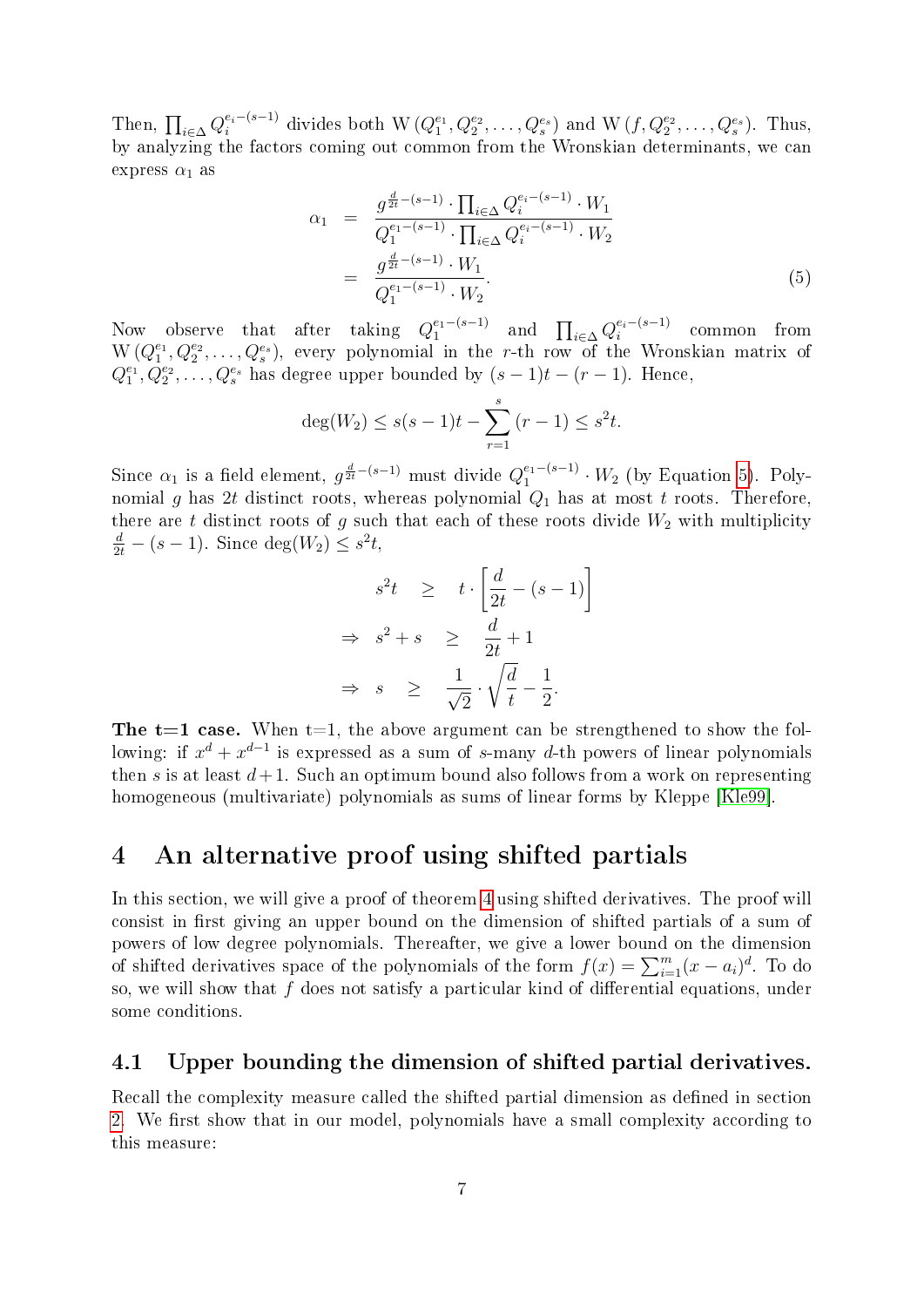**Proposition 10.** For any polynomial f of degree d of the form  $f = \sum_{i=1}^{s} \alpha_i Q_i^{e_i}$ , with  $deg(Q_i) \leq t$  we have:

$$
\dim \left\langle x^{\leq i+l} \cdot f^{(i)} \right\rangle_{i \leq k} \leq s \cdot (l + kt + 1).
$$

*Proof.* Since the measure is sub-additive, we only have to show that for a simple building block f of the form  $Q^e$ , with  $\deg Q \leq t$ , we have  $\dim \left\langle x^{\leq i+l} \cdot Q^{e(i)} \right\rangle$  $\sum_{i\leq k} \leq l + kt + 1$ . Now note that any  $g \in \left\langle x^{\leq i+l} \cdot Q^{e(i)} \right\rangle$ is of the form  $g = Q^{e-k} \cdot R$ . Moreover  $\deg(R) \leq l + kt$ (since deg  $g \leq e \cdot t + l$ ). This directly gives the bound on the dimension.  $\Box$ 

#### 4.2 Lower bounding the dimension of shifted derivatives for an explicit polynomial.

We now give an explicit lower bound on the dimension of shifted derivative space of our explicit polynomial.

**Definition 4.** Shifted Differential Equations *(SDE)* are a particular kind of differential equations of the form

$$
\sum_{i=0}^{k} P_i(x) f^{(i)}(x) = 0,
$$

for some polynomials  $P_i \in \mathbb{F}[x]$ , not all zero, with  $\deg(P_i) \leq i + l$ . The quantity k is called the order and the quantity l is called the shift.

<span id="page-7-1"></span>This kind of differential equations is directly linked with the notion of shifted derivatives:

**Proposition 11.** For any  $h(x) \in \mathbb{F}[x]$ , if h does not satisfy any SDE of order k and of shift l, then  $\langle x^{\leq i+l} \cdot h^{(i)} \rangle_{i \leq k}$  is full, i.e. :

$$
\dim \left\langle x^{\leq i+l} \cdot h^{(i)} \right\rangle_{i \leq k} = \sum_{i=0}^{k} (l+i+1) = (k+1)l + \binom{k+2}{2}.
$$

In order to prove some conditions on the SDE satisfied by our target explicit polynomial  $f(x)$ , we first need to prove that the polynomials  $(x-a_1)^d, \ldots, (x-a_m)^d$  cannot satisfy simultaneously a SDE if the order is not big enough:

<span id="page-7-0"></span>**Lemma 12.** For any  $d, m \leq d$ , for any distinct  $(a_1, a_2, \ldots, a_m) \in \mathbb{F}^m$ , the following property holds for the family  $S = \{(x-a_1)^d, \ldots, (x-a_m)^d\}$ : if a SDE is satisfied by every polynomial  $h \in S$ , then the order of the SDE must be greater than or equal to m.

*Proof.* Assume that each polynomial in  $S = \{(x - a_1)^d, \ldots, (x - a_m)^d\}$  satisfies the following SDE, with  $k < m$ :

$$
\sum_{i=0}^{k} P_i(x)h^{(i)}(x) = 0 \quad \forall h \in S.
$$
\n
$$
(6)
$$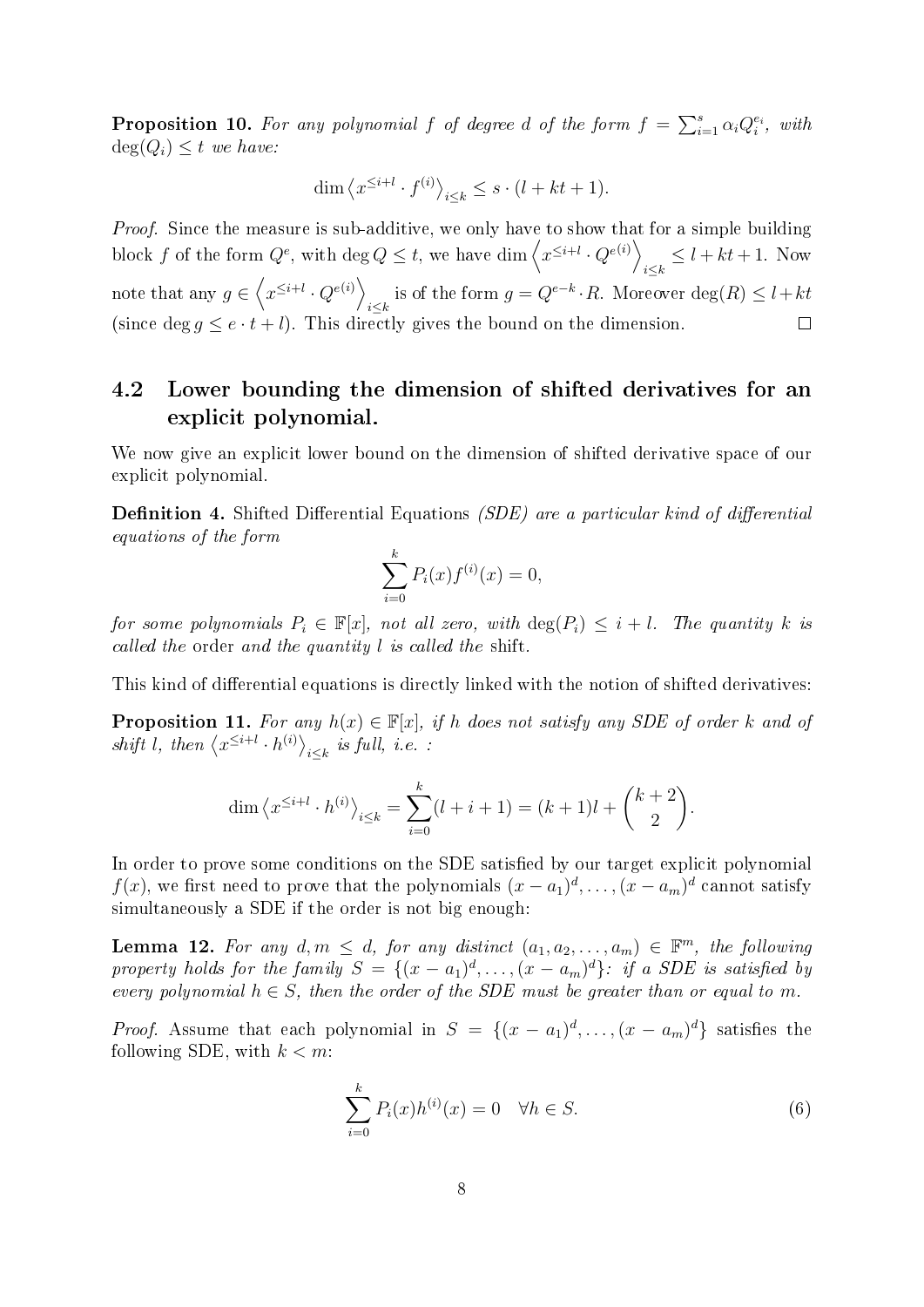For all  $j \in [m]$ , we can factor out  $(x - a_j)^{d-k}$  from the above equation to obtain a new SDE satisfied by the family  $S' = \{(x-a_1)^k, \ldots, (x-a_m)^k\}$ . i.e.:

<span id="page-8-0"></span>
$$
\sum_{i=0}^{k} R_i(x)h^{(i)}(x) = 0 \quad \forall h \in S',
$$
\n(7)

with  $R_i(x) \stackrel{\text{def}}{=} \frac{d!}{k!}$ k!  $\frac{(k-i)!}{(d-i)!} P_i(x)$ .

But now, since  $k < m$ , the family  $S^{'}$  generate  $\mathbb{F}_k[x]$  (the vector space of polynomials of degree at most k), and thus this implies that every polynomial of degree  $\leq k$  should satisfy the SDE [\(7\)](#page-8-0). We obtain the contradiction by plugging in  $h(x) = x^{i_0}$  in SDE (7), where  $i_0$  is the smallest integer such that  $R_{i_0}(x) \neq 0$ .  $\Box$ 

We can now prove the lower bound on the parameters of a SDE that  $f$  could satisfy, which will directly give the result.

<span id="page-8-3"></span>**Lemma 13.** For any  $d, m \leq d$ , for any m distinct elements  $a_1, a_2, \ldots, a_m \in \mathbb{F}$ , if the polynomial  $f(x) = \sum_{m=1}^{m}$  $i=1$  $(x-a_i)^d$  satisfies a SDE of parameters k, l then at least one of the two following conditions holds:

- i)  $k > m$ , or,
- ii)  $l > \frac{d}{m} \frac{3}{2}$  $\frac{3}{2} \cdot m$ .

*Proof.* We will prove the result by showing that if f satisfies a SDE and i) doesn't hold, then  $ii)$  must hold. Assume that f satisfies a differential equation of the following form:

<span id="page-8-1"></span>
$$
\sum_{i=0}^{k} P_i(x) f^{(i)}(x) = 0,
$$
\n(8)

with  $k < m$  and  $\deg(P_i) \leq i + l$ .

For every  $j \in [m]$ , we denote by  $R_j$  the unique polynomial such that:

$$
\sum_{i=0}^{k} P_i(x) ((x - a_j)^d)^{(i)}(x) = R_j(x)(x - a_j)^{d-k}.
$$

Notice that  $R_j$  is of degree at most  $k+l.$  By lemma [12,](#page-7-0) since  $k < m,$  not all  $R_j$ 's can be 0, without loss of generality we have  $R_1 \not\equiv 0$ . For  $j \in [m]$ , we set  $f_j(x) = R_j(x)(x-a_j)^{d-k}$ and, using linearity of differentiation, we rewrite differential equation  $(8)$  as:

<span id="page-8-2"></span>
$$
-f_1(x) = \sum_{j=2}^{m} f_j(x).
$$

Using Lemma [8,](#page-4-1) for a certain subset  $J = \{j_1, \ldots, j_p\} \subseteq [2..m]$ , we obtain

$$
d - k \le N_{a_1}(f_1) \le p - 1 + N_{a_1}(W((f_j)_{j \in J})).
$$
\n(9)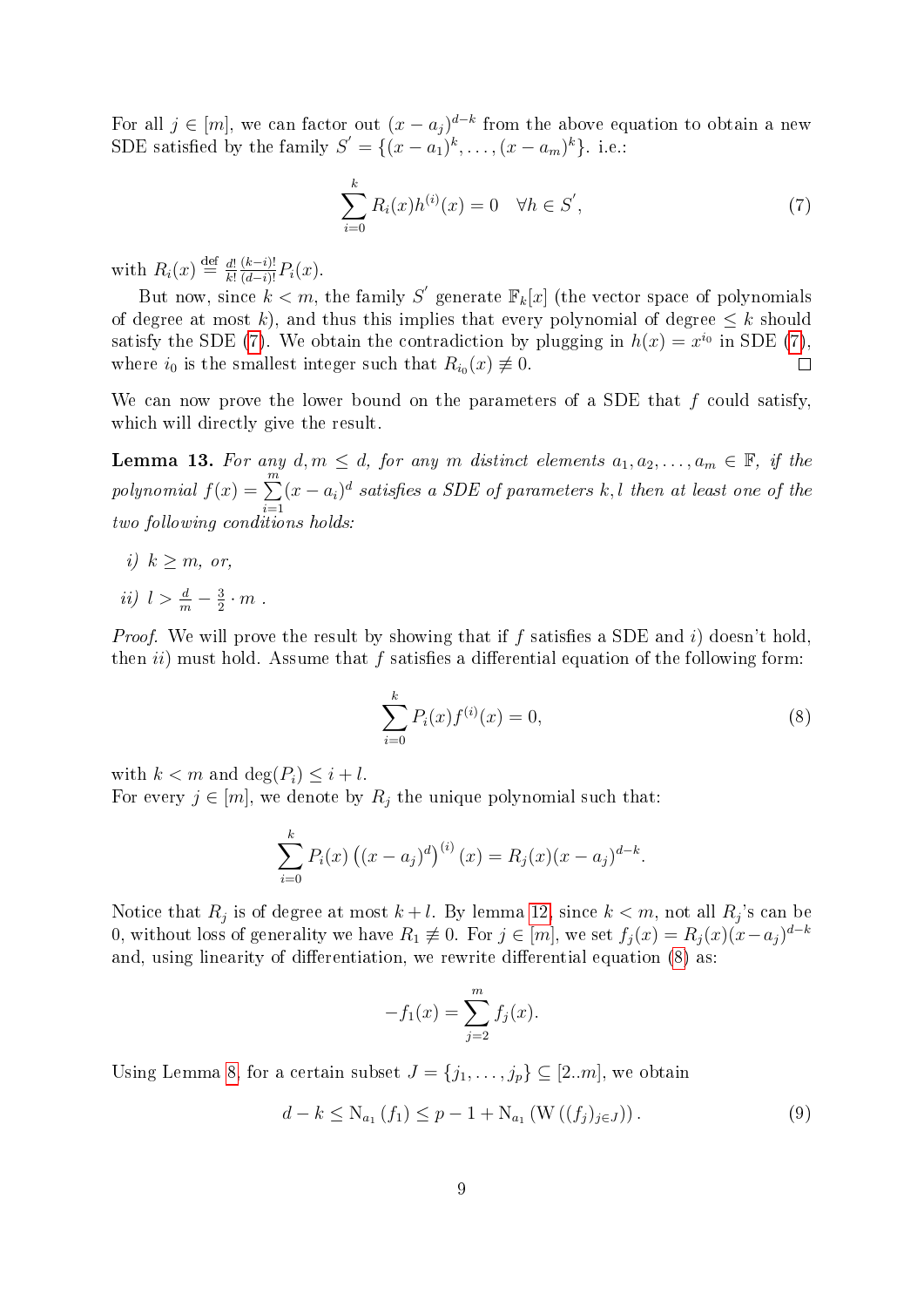We can factorize the Wronskian by  $(x - a_j)^{d-k-(p-1)}$  for any  $j \in J$ :

$$
N_{a_1}(W((f_j)_{j\in J})) = N_{a_1} \begin{vmatrix} R_{1,1} & \dots & R_{1,p} \\ \vdots & & \vdots \\ R_{p,1} & \dots & R_{p,p} \end{vmatrix},
$$

with  $\deg(R_{i,j}) \leq l + k + p - i$ .

The determinant has degree  $\leq p(l+k) + \binom{p}{2}$  $_{2}^{p}$ ). Hence, inequality [\(9\)](#page-8-2) becomes:

 $l$ 

$$
d - k \le p - 1 + p(l + k) + \binom{p}{2}.
$$

Using the fact that  $p \leq m-1$ , we obtain:

$$
d \le (m-1) \cdot l + m \cdot k + \frac{(m-2)(m+1)}{2}.
$$

Divide by  $m$  and drop negative terms to obtain:

$$
\frac{d}{m} \le l + k + \frac{m}{2}
$$

Using the hypothesis that  $k < m$ , we finally have:

$$
>\frac{d}{m}-\frac{3}{2}m.
$$

.

 $\Box$ 

#### 4.3 Putting things together

We are now ready to give a proof of theorem [4.](#page-3-1)

*Proof.* We take k and l small enough to ensure that f does not satisfy any SDE of parameters  $k$  and  $l$ . Using lemma [13,](#page-8-3) it is enough to take:

\n- $$
k = m - 1 = \left\lfloor \sqrt{\frac{d}{t}} \right\rfloor - 1
$$
 so that  $k < m$ ,
\n- $l = \left\lfloor \sqrt{dt} - \frac{3}{2} \sqrt{\frac{d}{t}} \right\rfloor$  so that  $l \leq \frac{d}{m} - \frac{3}{2}m$ .
\n

Using proposition [11,](#page-7-1) we thus establish a lower bound on the dimension of the shifted derivatives space:

$$
\dim \left\langle x^{\leq i+l} \cdot f^{(i)} \right\rangle_{i \leq k} = (k+1)l + {k+2 \choose 2}
$$
  
\n
$$
\geq \left( \sqrt{\frac{d}{t}} - 1 \right) \left( \sqrt{dt} - \frac{3}{2} \sqrt{\frac{d}{t}} - 1 \right) + \frac{1}{2} \left( \sqrt{\frac{d}{t}} \right)^2
$$
  
\n
$$
= d \left( 1 - \frac{1}{t} - \sqrt{\frac{t}{d}} + \frac{1}{2\sqrt{dt}} + \frac{1}{d} \right)
$$
  
\n
$$
\geq d \left( 1 - \frac{1}{t} - \sqrt{\frac{t}{d}} \right).
$$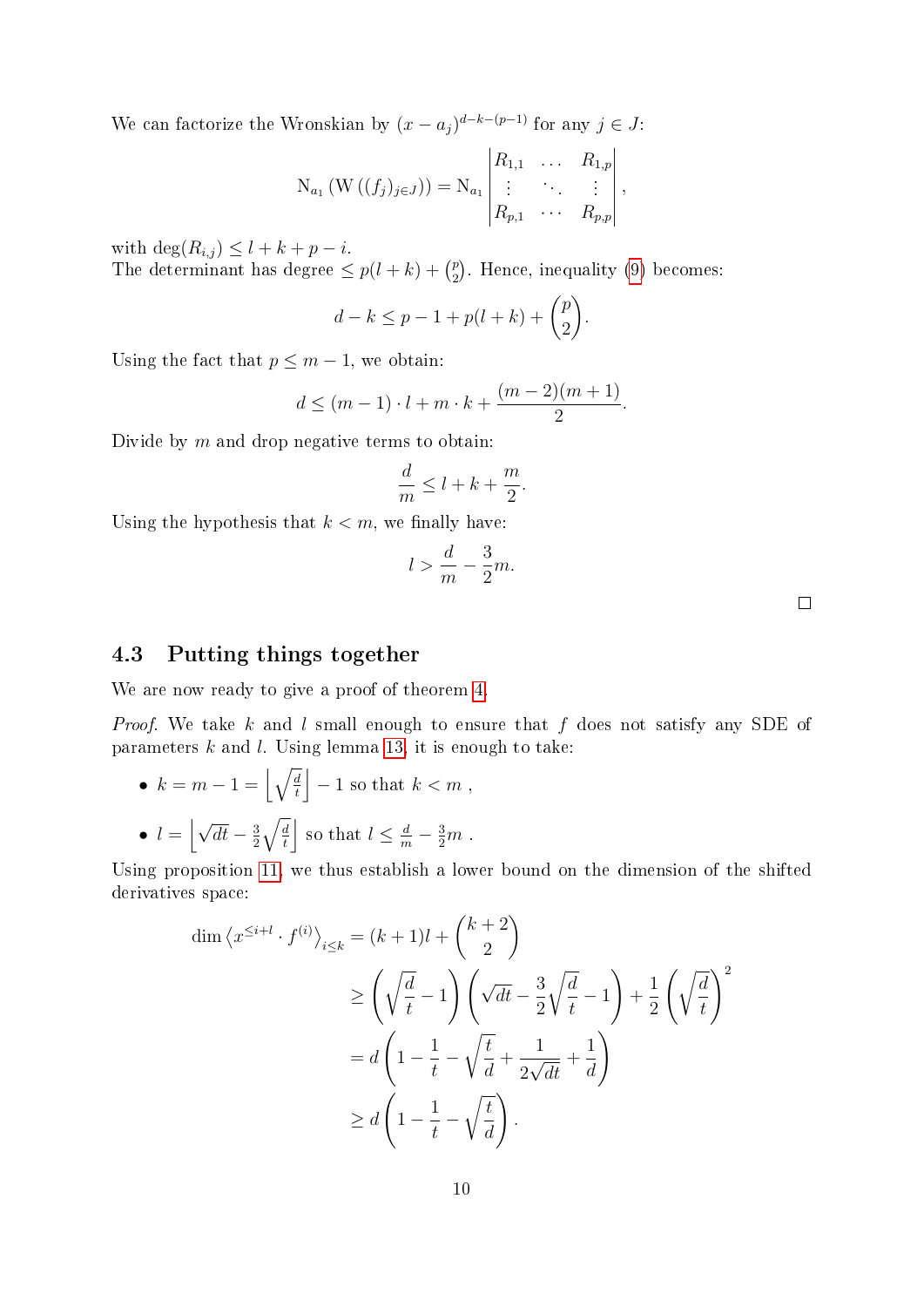Now, assume that  $f = \sum_{i=1}^{s} \alpha_i Q_i^{e_i}$ , for some  $Q_i$ 's with  $\deg Q_i \leq t$ . Proposition [10](#page-6-2) gives the following upper bound on the dimension:

$$
\dim \left\langle x^{\leq i+l} \cdot f^{(i)} \right\rangle_{i \leq k} \leq s \cdot (l + kt + 1) \leq s \cdot 2\sqrt{dt}.
$$

Hence:

$$
s \ge \frac{1 - \frac{1}{t} - \sqrt{\frac{t}{d}}}{2} \cdot \frac{d}{\sqrt{dt}}.
$$

Now, since  $t < \frac{d}{4}$ , we have  $\sqrt{\frac{t}{d}} < \frac{1}{2}$  $\frac{1}{2}$  and thus:

$$
s = \Omega\left(\sqrt{\frac{d}{t}}\right).
$$

# 5 Discussion

In this work, we introduce the model of sums of powers of univariates and gave a new proof technique (via the Wronskian) to prove a lower bound in this model. Even though the existing technique of shifted partials also yields a similar lower bound in this model, our proof (via the Wronskian) could nevertheless be interesting for it is different and perhaps some suitable generalization of it might yield improved lower bounds for some classes of multivariate circuits. In any case, we feel that the sum of powers of univariates model is easier to analyze and may serve as a testbed for other candidate techniques or complexity measures aiming to obtain improved circuit lower bounds. We conclude by mentioning a few open problems that are implicit in remark [5.](#page-3-2)

- Obtain a lower bound for sums of powers of t-sparse polynomials which is better than  $\Omega(\sqrt{\frac{\log d}{\log t}})$ .
- Obtain a  $d^{O(1)}$ -time algorithm for expressing a given degree  $d$  polynomial as a sum of  $O(\frac{d}{t})$  $\frac{d}{t}$ )-many powers of degree- $t$  polynomials.
- Improve the  $\Omega(\sqrt{\frac{d}{t}})$  $\frac{d}{t}$ ) lower bound shown in this work.

# Acknowledgments

A part of this work was done at the Dagstuhl workshop on algebra in computational complexity (seminar 14391) and at the WACT 2015 workshop in Saarbrücken. We also thank Michael Forbes for pointing out the results of Blekherman and Teitler [\[BT14\]](#page-11-11) to us.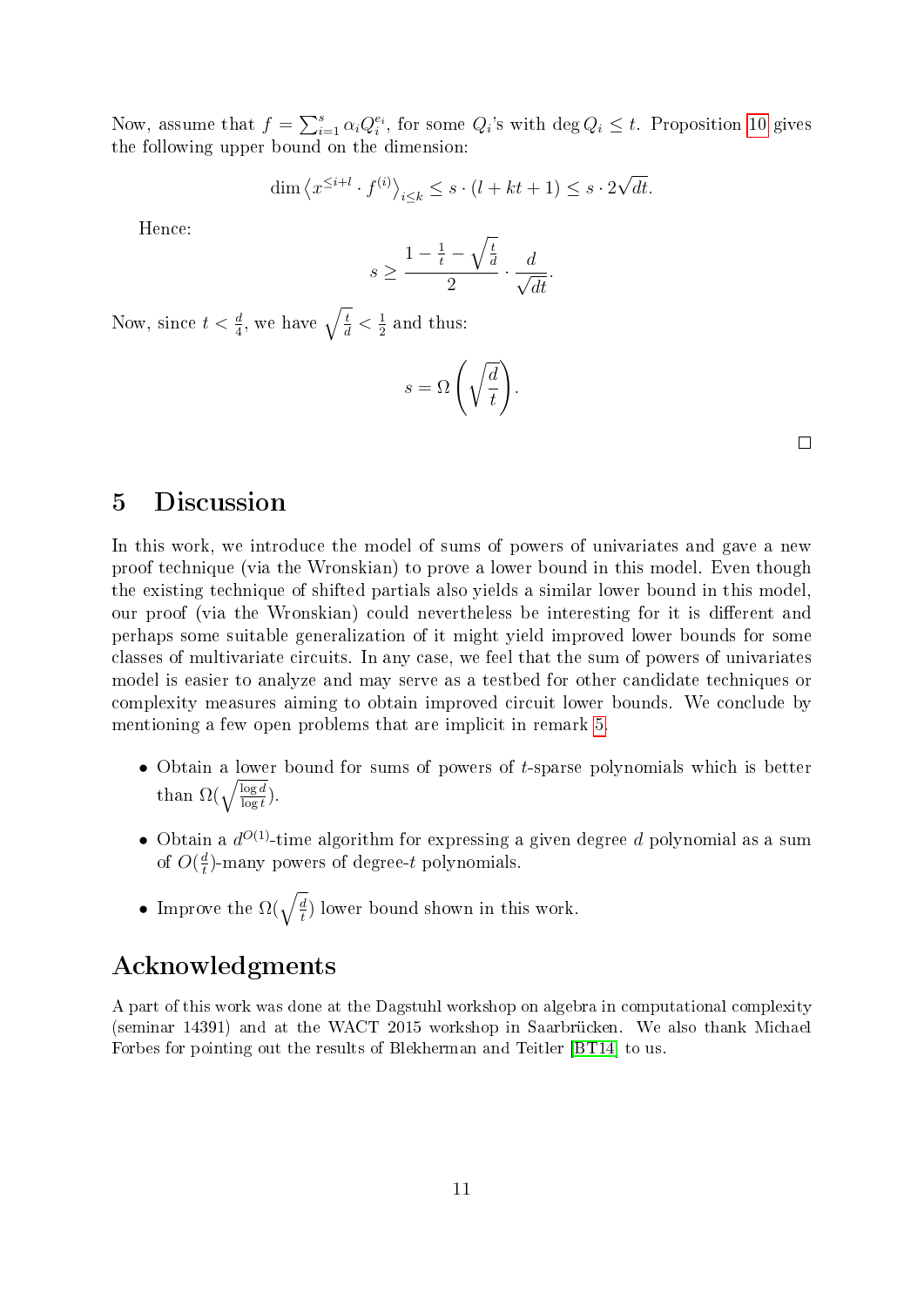# References

- <span id="page-11-1"></span><span id="page-11-0"></span>[AJMV98] Eric Allender, Jia Jiao, Meena Mahajan, and V. Vinay. Non-Commutative Arithmetic Circuits: Depth Reduction and Size Lower Bounds. Theor. Comput. Sci.,  $209(1-2):47-86, 1998.$ 
	- [AV08] Manindra Agrawal and V. Vinay. Arithmetic circuits: A chasm at depth four. In Foundations of Computer Science FOCS, pages 67-75, 2008.
	- [Boc01] M. Bocher. The theory of linear dependence. Annals of Mathematics,  $2(1/4):81-96$ , 1900-1901.
	- [BT14] Grigoriy Blekherman and Zach Teitler. On maximum, typical and generic ranks.  $Mathematicsche Annalen, pages 1–11, 2014.$
- <span id="page-11-12"></span><span id="page-11-11"></span><span id="page-11-10"></span><span id="page-11-6"></span>[FLMS14] Hervé Fournier, Nutan Limaye, Guillaume Malod, and Srikanth Srinivasan. Lower bounds for depth 4 formulas computing iterated matrix multiplication. In Symposium on Theory of Computing,  $STOC$  2014, pages 128-135, 2014.
	- [FOS12] Ralf Fröberg, Giorgio Ottaviani, and Boris Shapiro. On the Waring problem for polynomial rings. Proceedings of the National Academy of Sciences, 109(15):5600 5602, 2012.
- <span id="page-11-5"></span>[GKKS13a] Ankit Gupta, Pritish Kamath, Neeraj Kayal, and Ramprasad Saptharishi. Approaching the chasm at depth four. In Conference on Computational Complexity  $(CCC)$ , pages 65-73, 2013.
- <span id="page-11-13"></span><span id="page-11-9"></span><span id="page-11-8"></span><span id="page-11-7"></span><span id="page-11-4"></span><span id="page-11-3"></span><span id="page-11-2"></span>[GKKS13b] Ankit Gupta, Pritish Kamath, Neeraj Kayal, and Ramprasad Saptharishi. Arithmetic circuits: A chasm at depth three. In Foundations of Computer Science  $(FOCS)$ , pages 578–587, 2013.
	- [Kay12] Neeraj Kayal. An exponential lower bound for the sum of powers of bounded degree polynomials. Electronic Colloquium on Computational Complexity (ECCC), 19:81, 2012.
	- [Kle99] Johannes Kleppe. Representing a Homogenous Polynomial as a Sum of Powers of Linear Forms. Thesis for the degree of Candidatus Scientiarum (University of Oslo), 1999. Available at [http://folk.uio.no/johannkl/kleppe-master.pdf.](http://folk.uio.no/johannkl/kleppe-master.pdf)
	- [KLSS14] Neeraj Kayal, Nutan Limaye, Chandan Saha, and Srikanth Srinivasan. An Exponential Lower Bound for Homogeneous Depth Four Arithmetic Formulas. In 55th IEEE Annual Symposium on Foundations of Computer Science, FOCS, pages 6170, 2014.
		- [Koi11] Pascal Koiran. Shallow circuits with high-powered inputs. In Innovations in Computer Science - ICS 2010, Tsinghua University, Beijing, China, January 7-9, 2011.  $Proceedings, pages 309-320, 2011.$
		- [Koi12] Pascal Koiran. Arithmetic circuits: The chasm at depth four gets wider. Theoretical  $Computer\, Science, 448:56-65, 2012.$
	- [KPT15] Pascal Koiran, Natacha Portier, and Sébastien Tavenas. A Wronskian approach to the real  $\tau$ -conjecture. J. Symb. Comput., 68:195-214, 2015.